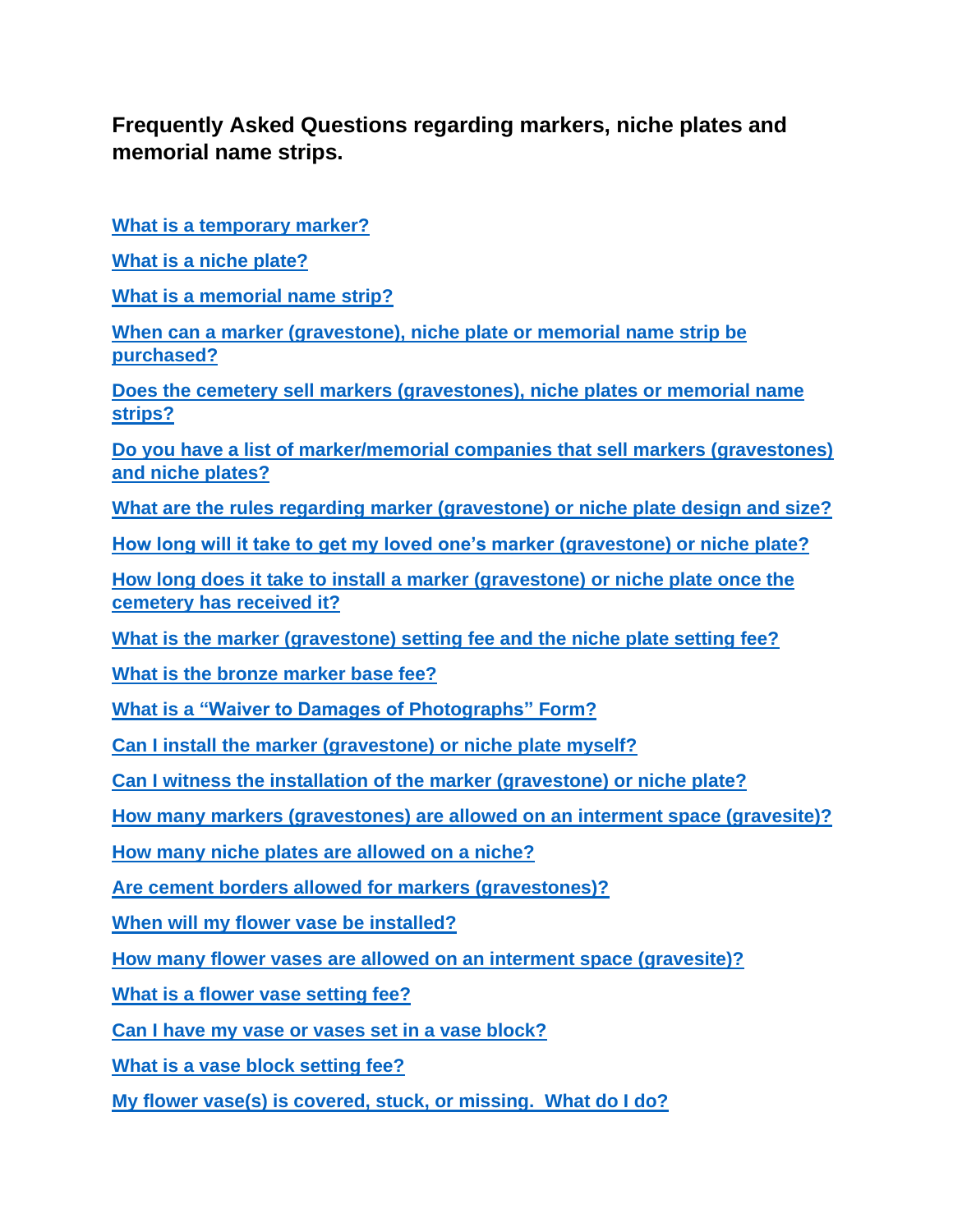**[My niche vase is gone. What do I do?](#page-7-5)**

**[Can I have a marker \(gravestone\) or plaque installed in the Rose Garden at the](#page-8-0)  [site of my loved one's interment \(burial\)?](#page-8-0)**

**[How do I order a memorial name strip?](#page-8-1)**

**[Do I have to have a loved one interred in the Rose Garden in order to purchase a](#page-8-2)  [memorial name strip?](#page-8-2)**

**[How do I order a military marker from the Veterans Administration?](#page-8-3)**

**[My marker \(gravestone\) has sunk down and is collecting mud and water on the](#page-9-0)  [surface. What can I do?](#page-9-0)**

**[My marker \(gravestone\) is overgrown, can I request that the marker be trimmed?](#page-9-1)**

**There is a [green or yellow residue on my marker. Will this damage it?](#page-9-2)**

**[I want to replace an old marker \(gravestone\) with a new one. How do I do that](#page-9-3)  [and what does it cost?](#page-9-3)**

**[Can I purchase a bench?](#page-9-4)**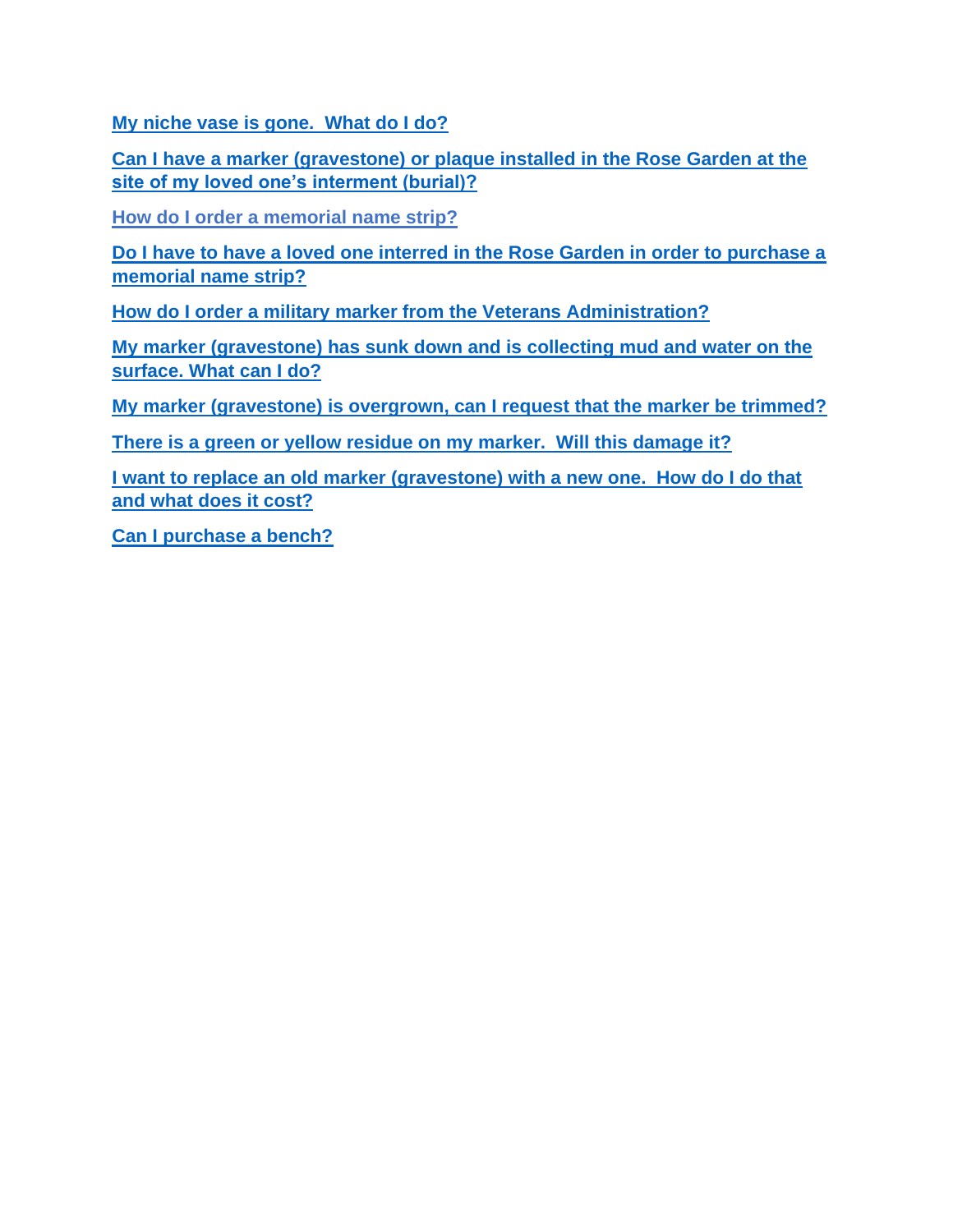#### <span id="page-2-0"></span>**What is a temporary marker?**

After the interment (burial) takes place, most families have not yet ordered a marker (gravestone) or niche plate to permanently memorialize the interment space (gravesite). For in-ground interments, groundskeepers will place a small metal bracket at the head of the interment space. The bracket has a clear plexi-glass area with a label underneath that displays the loved one's name and interment space location. This is only meant to be a temporary indicator of the interment space so that, until a permanent marker is installed, visitors know they are at the correct location. Occasionally, temporary markers will become dislodged or covered over by the grass. If this should occur, please contact the cemetery office. They will request the groundskeepers to place a new temporary marker on the interment space. Interments taking place in our niches will use a sticker with the loved one's name and niche location to mark the exterior of the niche until a family can order a permanent niche plate. The stickers will be removed from the face of the niche when the niche plate is installed and the stickers do not harm the granite face of the niche.

#### <span id="page-2-1"></span>**What is a niche plate?**

A niche plate is a bronze plaque that is installed to the granite face of the niche to mark the location of an inurnment (placement of an urn within a niche). The content of the niche plate is determined by the family, but the niche plate must conform to the size requirements for each cemetery. The standard size of a niche plate is typically 5"x3" with a raised polished border, but this may vary depending on the location of the niche.

#### <span id="page-2-2"></span>**What is a memorial name strip?**

A memorial name strip is a small, rectangular, bronze plaque that typically has two lines of text with approximately 25 characters per line. It lists a loved one's name, date of birth and date of death. Memorial Name Strips are usually purchased by families who have loved ones interred directly in the Rose Gardens at our cemeteries. However, they can also be purchased by families even if no interment has occurred at the cemetery and the family just wishes to have a way to permanently memorialize a loved one. Memorial Name Strips are installed on large Memorial Boards near the Rose Gardens. Memorial Name Strips are purchased directly from the cemetery and cost \$185.00

# <span id="page-2-3"></span>**When can a marker (gravestone), niche plate or memorial name strip be purchased?**

Markers (gravestones), niche plates and memorial name strips can be purchased at any time. If you are purchasing a marker for an in-ground interment (burial), some families choose to wait several months to give the ground time to settle after the interment has taken place. However, if you notice at any time that your marker has sunk down so the surface of the marker is below the level of the ground, you can call the cemetery or visit the cemetery office and request that the marker be raised and releveled. This is a normal part of the marker maintenance and there is no charge for this service. Also, if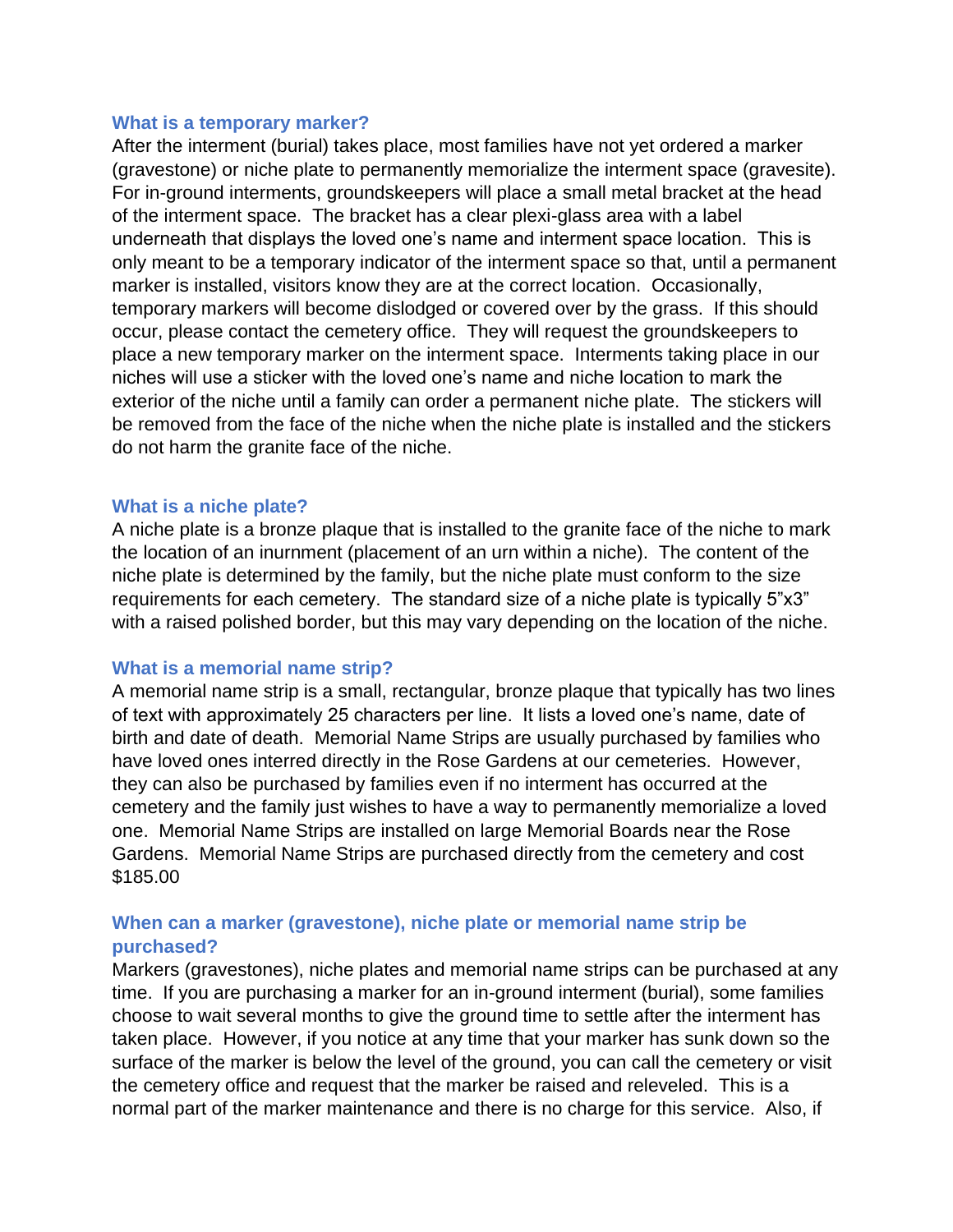you are not the owner of the interment space, please be sure that you have the consent of the owner before ordering a marker or niche plate. Owners have the right to request that a marker or niche plate be removed if they did not approve its installation.

# <span id="page-3-0"></span>**Does the cemetery sell markers (gravestones), niche plates or memorial name strips?**

Memorial Name Strips can be ordered directly from our cemeteries, but families will need to choose the marker or memorial company of their choice to purchase a niche plate or a marker (gravestone). For your convenience**, [here is a link for a list of](http://occemeterydistrict.com/images/occd2/Documents/Marker%20Information/MEMORIAL%20MARKER%20COMPANIES%203-17-22.pdf)  [marker/memorial companies](http://occemeterydistrict.com/images/occd2/Documents/Marker%20Information/MEMORIAL%20MARKER%20COMPANIES%203-17-22.pdf)**. This is not a referral or recommendation list. You are under no obligation to use any of the vendors on this list. We provide their information because they deliver markers to our cemeteries on a regular basis and they understand our rules and regulations. In addition, all markers and niche plates must conform to each cemetery's size and material requirements. **[Here is a link for](http://occemeterydistrict.com/images/occd2/Documents/Marker%20Information/Marker%20Specifications%20for%20Families%20-%20September%202021.pdf) our marker and [niche plate size requirements.](http://occemeterydistrict.com/images/occd2/Documents/Marker%20Information/Marker%20Specifications%20for%20Families%20-%20September%202021.pdf)**

# <span id="page-3-1"></span>**Does the District have a list of marker/memorial companies that sell markers (gravestones) and niche plates?**

Yes, for your convenience, **[here is a link for a list of marker/memorial companies](http://occemeterydistrict.com/images/occd2/Documents/Marker%20Information/MEMORIAL%20MARKER%20COMPANIES%203-17-22.pdf)**. This is not a referral or recommendation list. You are under no obligation to use any of the vendors on this list. We provide their information because they deliver markers to our cemeteries on a regular basis and they understand our rules and regulations.

### <span id="page-3-2"></span>**What are the rules regarding marker (gravestone) or niche plate design and size?**

- 1. No lot or space shall be defined by any architectural object or by any marker unless approved by the General Manager, his designee or other person authorized by the Board of Trustees.
- 2. **All markers must be placed flush with the surface of the ground. The District no longer allows upright monuments.** Exception at Santa Ana Cemetery: When a section has been completely filled (i.e. no more interments) upright monuments may be allowed at that time.
- 3. Flat markers shall be set flush and level with the ground and shall be installed by District employees or those acting under direction of District staff.
- 4. Only one marker shall be permitted on each in-ground space. Any exception must be approved by the General Manager or his designee prior to installation. Two niche plates are allowed on each niche.
- 5. Only approved granite, marble or bronze markers with square, smooth edges will be accepted.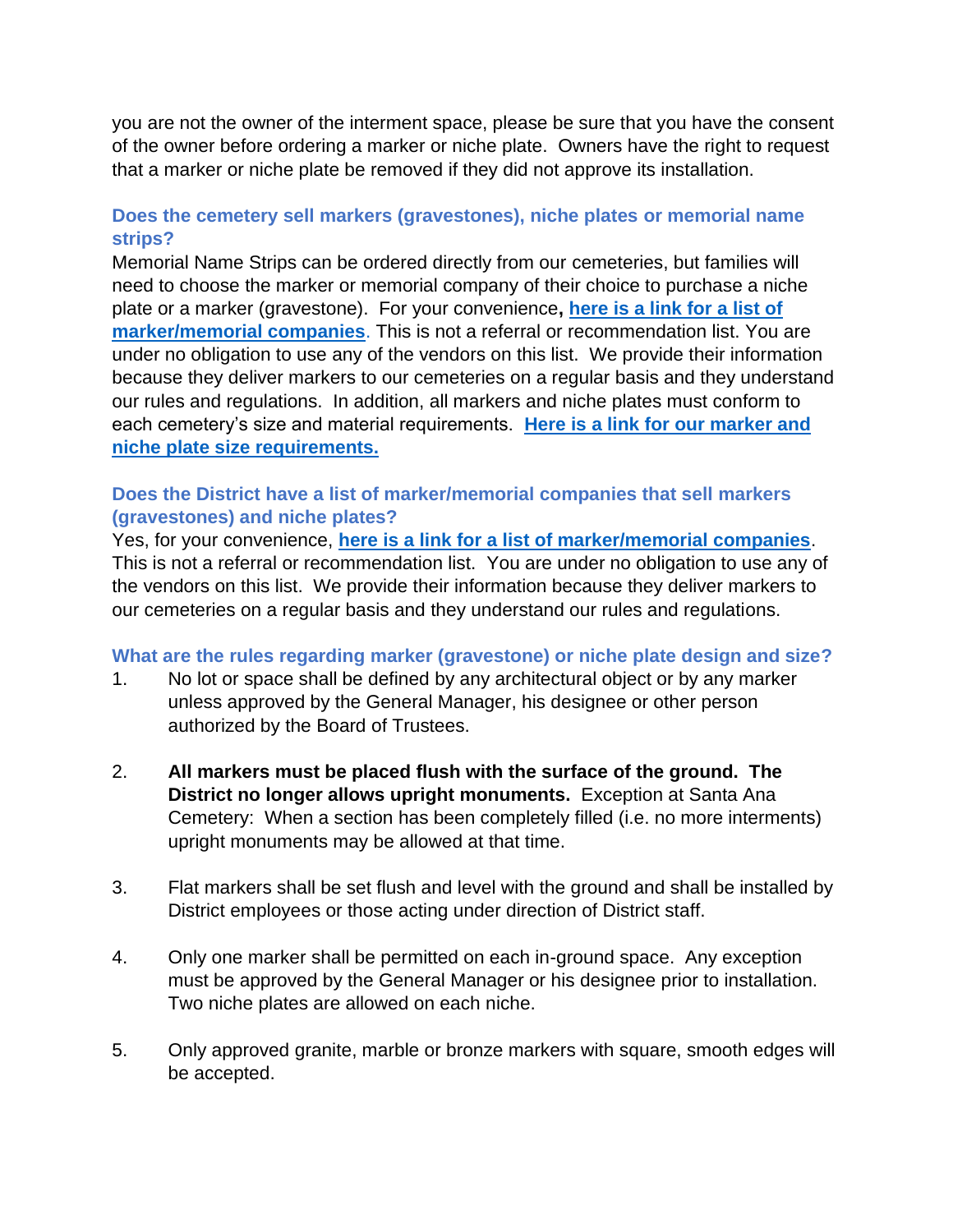- 6. No marker with lettering, emblems, borders or other designs raised more than 3/8" above the surface of the marker will be accepted.
- 7. If you are placing a picture on a marker, the family must sign a Waiver of Damages to Photographs" form and deliver or mail it to the cemetery office prior to the installation of the marker. The District will not set a marker with a picture if the waiver has not been completed and submitted. Photos can become loose and separate from the marker and be damaged by equipment. Neither the Cemetery District nor its employees are responsible for photos which become loose and may be damaged. Click **[here](http://occemeterydistrict.com/images/occd2/Documents/Photo%20Waiver%20Form%20REVISED%207-31-19.pdf)** for a copy of the "Waiver of Damages to Photographs" form.
- 8. Effective May 15, 2015, the District will no longer be placing cement borders around any markers or accepting markers with cement borders from marker companies. (The only exception is if the District has already accepted payment for it in advance.) Families interested in a border are encouraged to ask their marker company to do a faux, sanded or etched border at the time they place their order with their marker company.
- 9. **[Here is a link to view our marker specification size requirements](http://occemeterydistrict.com/images/occd2/Documents/Marker%20Information/Marker%20Specifications%20for%20Families%20-%20September%202021.pdf)**.
- 10. Once a marker or niche plate is delivered, District staff will verify that the marker or niche plate setting fee has been paid and then set the marker or niche within 10-14 business days, as the interment schedule allows. In some instances, it may take longer than this to set the marker.

\*Pursuant to Section 9052(d) of the California Health and Safety Code, it is unlawful for any employee or officer of the cemetery district to engage in the selling of monuments and markers.

# <span id="page-4-0"></span>**How long will it take to get my loved one's marker (gravestone)?**

Once the design is finalized with the marker company of your choice, it typically takes most marker companies between three to six weeks to create the marker. Marker companies will ship or deliver the marker or niche plate directly to the cemetery. Once we receive it, it can take anywhere from 10 to 14 business days to install it at the interment space (gravesite), depending on the number of services going on, the number of markers or niche plates already waiting to be installed, and staff availability. Cemetery staff will call the person who made arrangements for the interment when the marker or niche plate installation is complete. Please keep in mind, that no markers or niche plates will be installed if the setting fee has not been paid, or if there is a photograph on the marker and a "Waiver to Damages of Photographs" form has not been signed. Click **[here](http://occemeterydistrict.com/images/occd2/Documents/Photo%20Waiver%20Form%20REVISED%207-31-19.pdf)** to view a copy of the waiver form.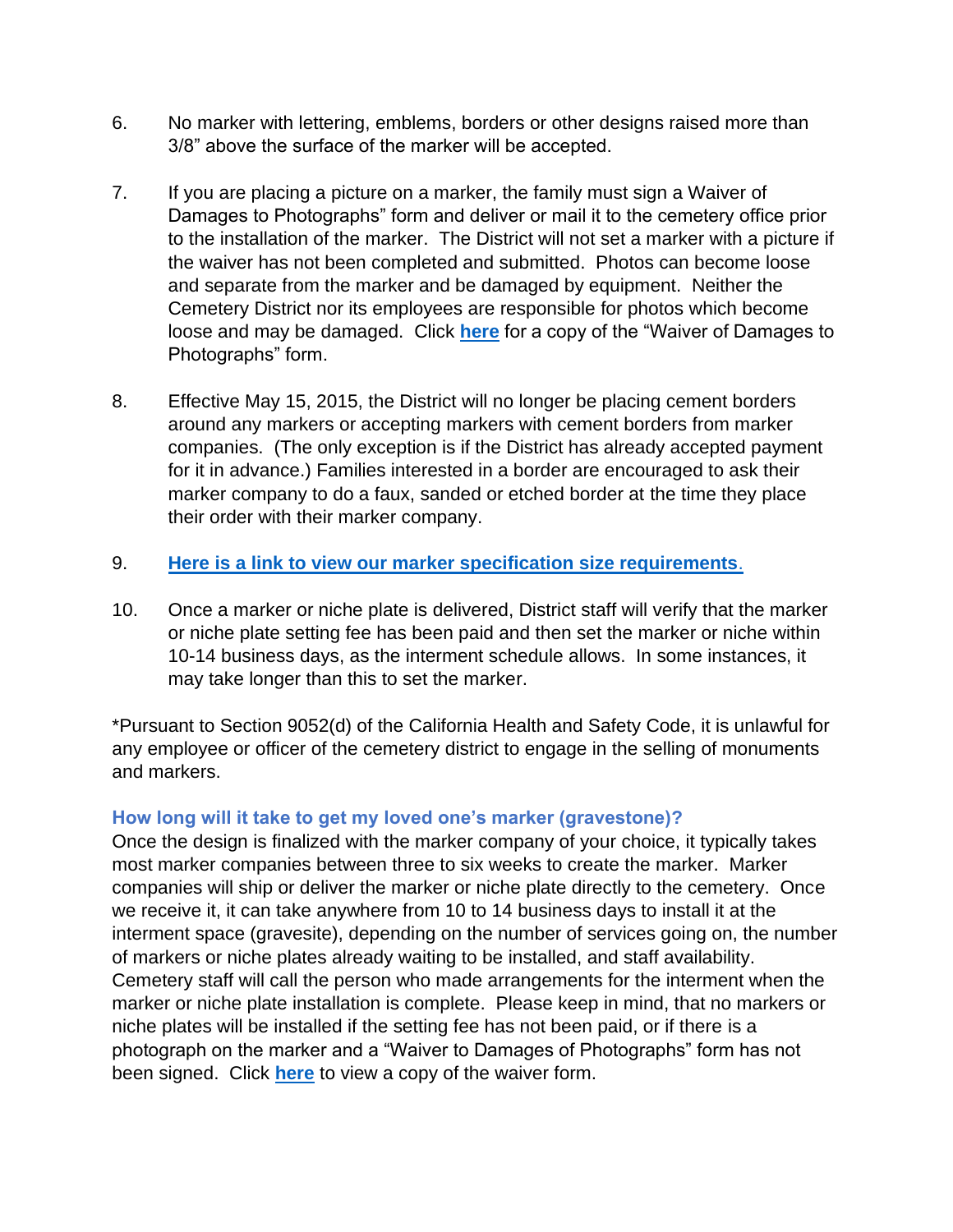# <span id="page-5-0"></span>**How long does it take to install a marker (gravestone) or niche plate once the cemetery has received it?**

Once we receive the marker or niche plate from your marker/memorial company, it typically takes anywhere from 10 to 14 business days for cemetery staff to install it at the interment space (gravesite), depending on the number of services going on, the number of markers and niche plates already waiting to be installed, and staff availability. Cemetery staff will call the person who made arrangements for the interment when the marker or niche plate installation is complete. Please keep in mind, that no markers or niche plates will be installed if the setting fee has not been paid, or if there is a photograph on the marker and a "Waiver to Damages of Photographs" form has not been signed. Click **[here](http://occemeterydistrict.com/images/occd2/Documents/Photo%20Waiver%20Form%20REVISED%207-31-19.pdf)** to view a copy of the waiver form.

### <span id="page-5-1"></span>**What is the marker (gravestone) setting fee and the niche plate setting fee?**

These are fees that are charged to cover the cost for the installation of an in-ground marker (gravestone) at an interment space (gravesite), or a niche plate to be installed on the face of a niche. The in-ground marker setting fee for our two standard size markers (24"x12" and 28"X16") is \$200.00. The installation of one in-ground flower vase is \$30.00. An over-sized Marker (32"x20") is \$305.00. The niche plate setting fee is \$100.00. For niche interments, there is a one-time charge of \$12.00 for use of niche vases.

# <span id="page-5-2"></span>**What is the bronze marker base fee?**

A bronze marker by itself is not strong enough to support the weight of mowers or other vehicles that may pass over. Therefore, it is necessary to install a concrete base under the marker to support and strengthen it. The bronze marker base fee covers the cost to supply and attach the concrete base that will support the bronze marker.

### <span id="page-5-3"></span>**What is a "Waiver to Damages of Photographs" form?**

If you choose to have a photo tile attached to your marker (gravestone) or niche plate, the cemetery will not take responsibility for the condition or maintenance of the photo tile. For example, should any damage occur to the photo tile because it has become loose from the gravestone, should the photo tile fade or become discolored, or should it get lost because it has become dislodged from the marker, the cemetery will not be responsible for repair or replacement of the photo tile. Markers or niche plates that have photo tiles attached will not be installed until the family has signed a "Waiver to Damages of Photographs" form acknowledging this. To view of copy of the form, please click **[here](http://occemeterydistrict.com/images/occd2/Documents/Photo%20Waiver%20Form%20REVISED%207-31-19.pdf)**.

### <span id="page-5-4"></span>**Can I install the marker (gravestone) or niche plate myself?**

No. Installations cannot be done by private parties. Only approved cemetery staff can install markers (gravestones), niche plates or memorial name strips, and all setting fees must be paid before staff will complete the installation. If a marker is illegally installed, staff will immediately remove the marker or niche plate and place it in the maintenance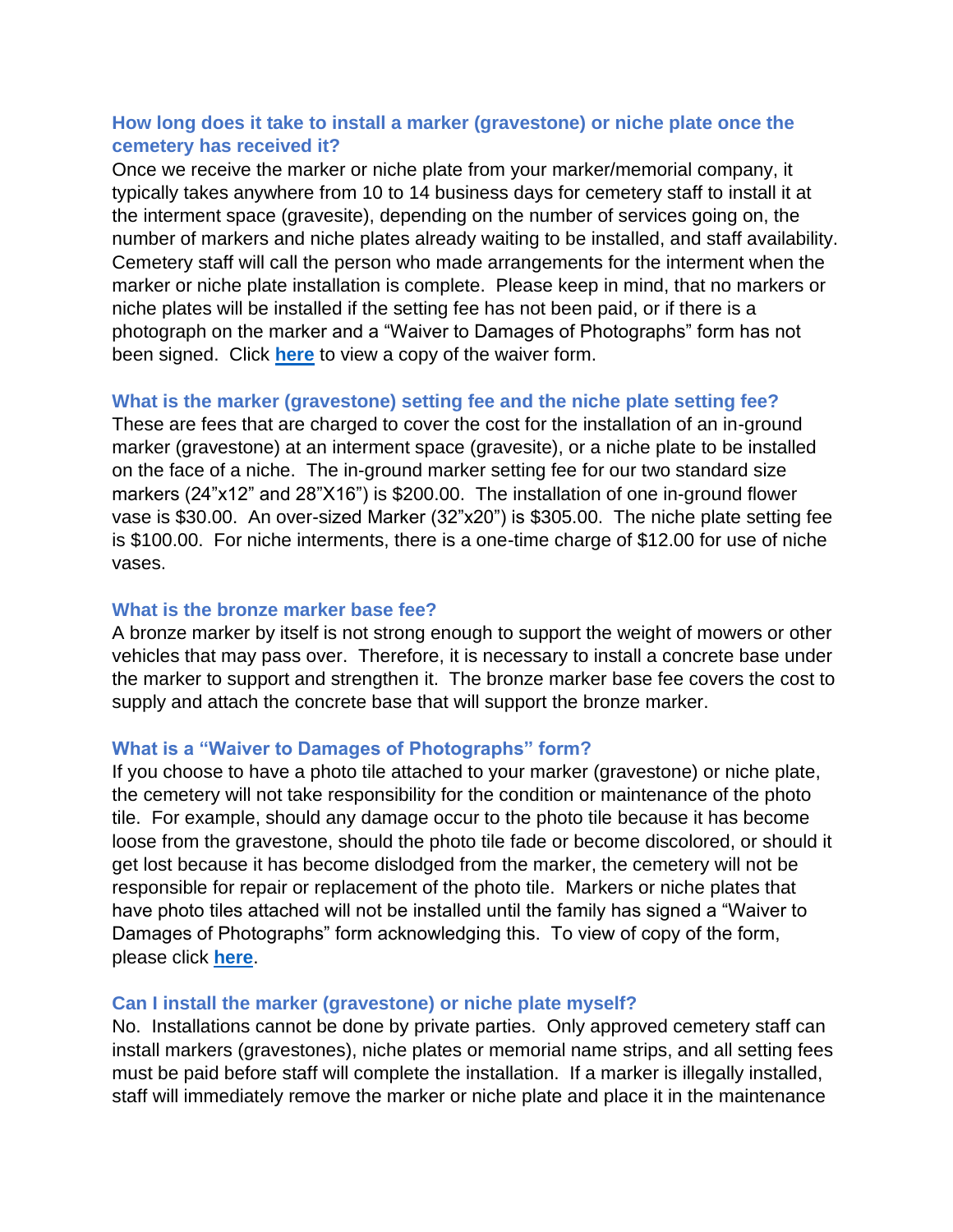yard until the family pays the marker setting fee. At that time, staff will properly install it, provided it meets the District's size and material requirements.

### <span id="page-6-0"></span>**Can I witness the installation of the marker (gravestone) or niche plate?**

No, the District does not allow families to schedule the witnessing of marker or niche plate installations. Markers and niche plates are normally installed by groundskeeping staff when time allows, as priority must be given to the preparation of gravesites, conducting interments, and keeping maintenance schedules on track.

### <span id="page-6-1"></span>**How many markers are allowed on a gravesite?**

District policy allows for one gravestone for each in-ground space and two niche plates for each niche. Any exception must be approved by the Cemetery Manager or his designee prior to installation. If a second marker is approved, the marker installation fee must be paid prior to installation. In addition, a Second Marker Endowment Care Fee of \$75.00 must be paid to cover the additional maintenance required by the second marker.

### <span id="page-6-2"></span>**How many niche plates are allowed on a niche?**

District policy allows for two niche plates for each niche space. Any exception must be approved by the Cemetery Manager or his designee prior to installation.

### <span id="page-6-3"></span>**Are cement borders allowed for markers (gravestones)?**

Cement borders are no longer allowed. Over time, we have found that cement borders crack and separate from markers. This policy has been in effect since May 15, 2015. Cement borders that were purchased for advance planning prior to May 15, 2015 will still be allowed. If families desire the "picture frame" look that a cement border provides, we are allowing marker companies to apply a two-inch sanded, etched or faux border to the marker. If families choose a two-inch sanded border, they can increase the size of the stone to accommodate the border. For example, if the family wants a gravestone with a design area of 24"x12", but they want the look of a cement border, they should order a marker that is 28"x16" and have the marker company apply the two-inch sanded border. Similarly, if a design area of 28"x16" is desired with a two-inch faux border, they should order a gravestone that is 32"x20". Please keep in mind that the marker setting fee for all 32"x20" markers is \$305.

### <span id="page-6-4"></span>**When will my flower vase be installed?**

Flower vases are installed at the same time the marker (gravestone) is installed. We do not install vases ahead of the marker's arrival because we do not know what size of marker to expect and the vase needs to be positioned accordingly with the marker. Vases cannot be placed above the gravestone, as this area is the foot of another person's interment space (gravesite).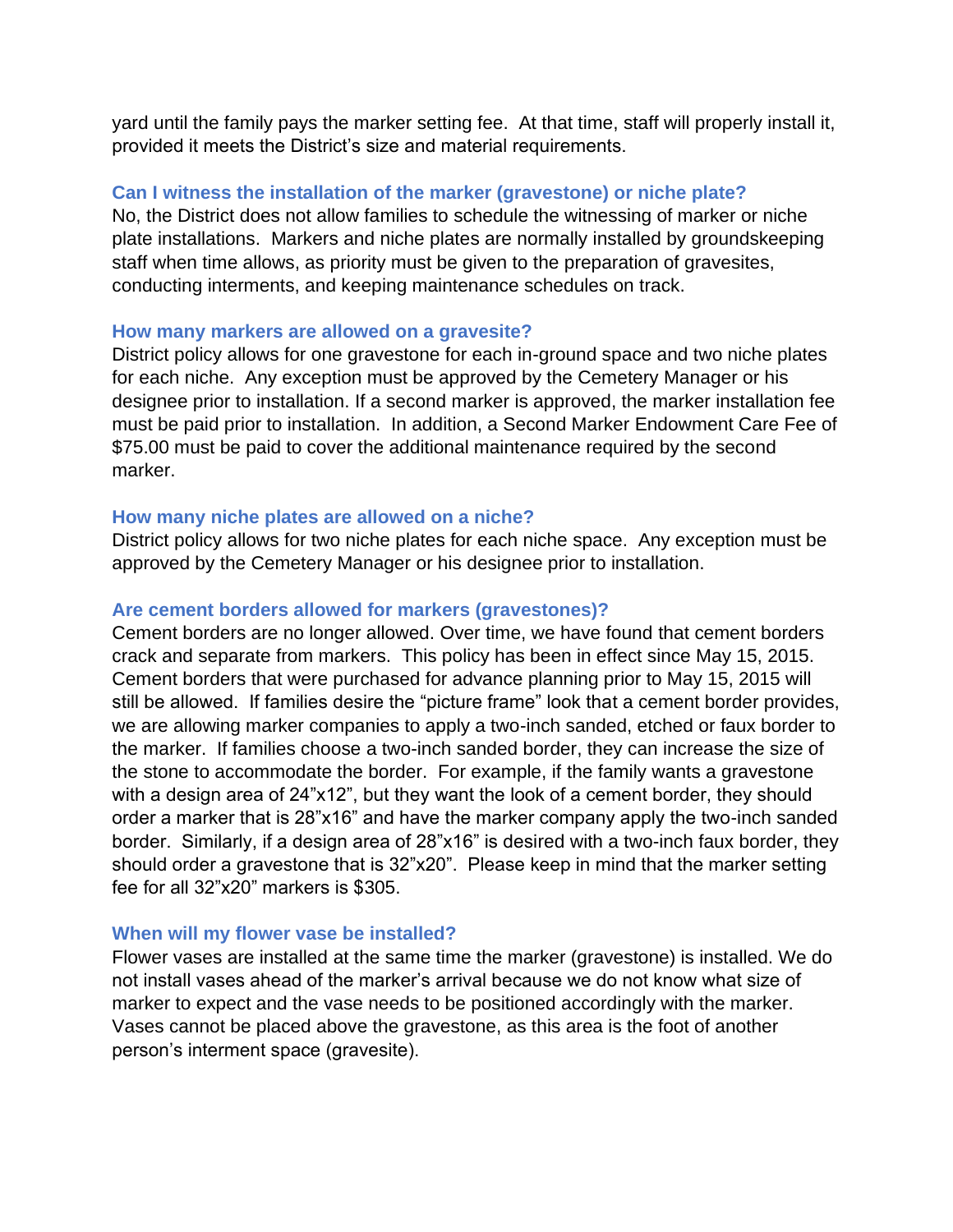#### <span id="page-7-0"></span>**How many flower vases are allowed on a gravesite?**

A maximum of two flower vases are allowed on each gravesite. Any exceptions to this must be approved in advance by the Cemetery Manager.

#### <span id="page-7-1"></span>**What is a flower vase setting fee?**

If a family would like a second flower vase placed at the site, and they pay the \$30.00 fee for the second vase before the marker is installed, there is no additional flower vase installation fee. However, if a family decides they want a second flower vase after the marker and first flower vase have already been installed, then they must pay for the cost of the second vase (\$30.00), plus a \$60.00 vase setting fee. The \$60.00 vase setting fee is charged because in this situation, in order to install the second flower vase, the first flower vase must be removed and repositioned and the lawn repaired at the site of the first installation, so both vases are centered evenly beneath the marker.

#### <span id="page-7-2"></span>**Can I have my vase or vases set in a vase block?**

Yes. A vase block is a granite square with a hole drilled in the center that fits an inground flower vase. The vase block must be purchased through the marker or memorial company of your choice. The vase may be purchased either at the cemetery for \$30.00, or through your marker/memorial company. The dimensions of a vase block must be 10"x10" and it must be three inches thick. If you are using a vase purchased from one of our cemeteries, the center hole must be drilled so that it is 4  $\frac{1}{2}$ " in diameter. Before a vase block is installed, a \$60.00 vase block setting fee must be paid for each vase block installed. A maximum of two vase blocks are allowed per gravesite.

#### <span id="page-7-3"></span>**What is a vase block setting fee?**

Before a vase block is installed, a \$60.00 vase block setting fee must be paid for each vase block that is to be installed. A maximum of two vase blocks are allowed per gravesite. This fee covers the cost for the groundskeepers to prepare the gravesite and install the vases(s) and vase block(s).

#### <span id="page-7-4"></span>**My in-ground flower vase(s) is covered, stuck or missing. What do I do?**

If you are experiencing any problems with your in-ground flower vase, please notify the cemetery office. We can generate a maintenance request for the groundskeepers to clean out, repair, or if necessary, replace your in-ground vase. There is no fee for this and is a part of our normal maintenance. Groundskeepers do their best to respond to maintenance requests in a timely manner, but depending on staff availability and the number of interments taking place, completion of these requests can take up to ten to fifteen business days.

#### <span id="page-7-5"></span>**My niche vase is gone. What do I do?**

If a niche vase is not in use, groundskeepers will remove empty vases. We have found that if we remove vases when they are not in use, it increases the amount of time these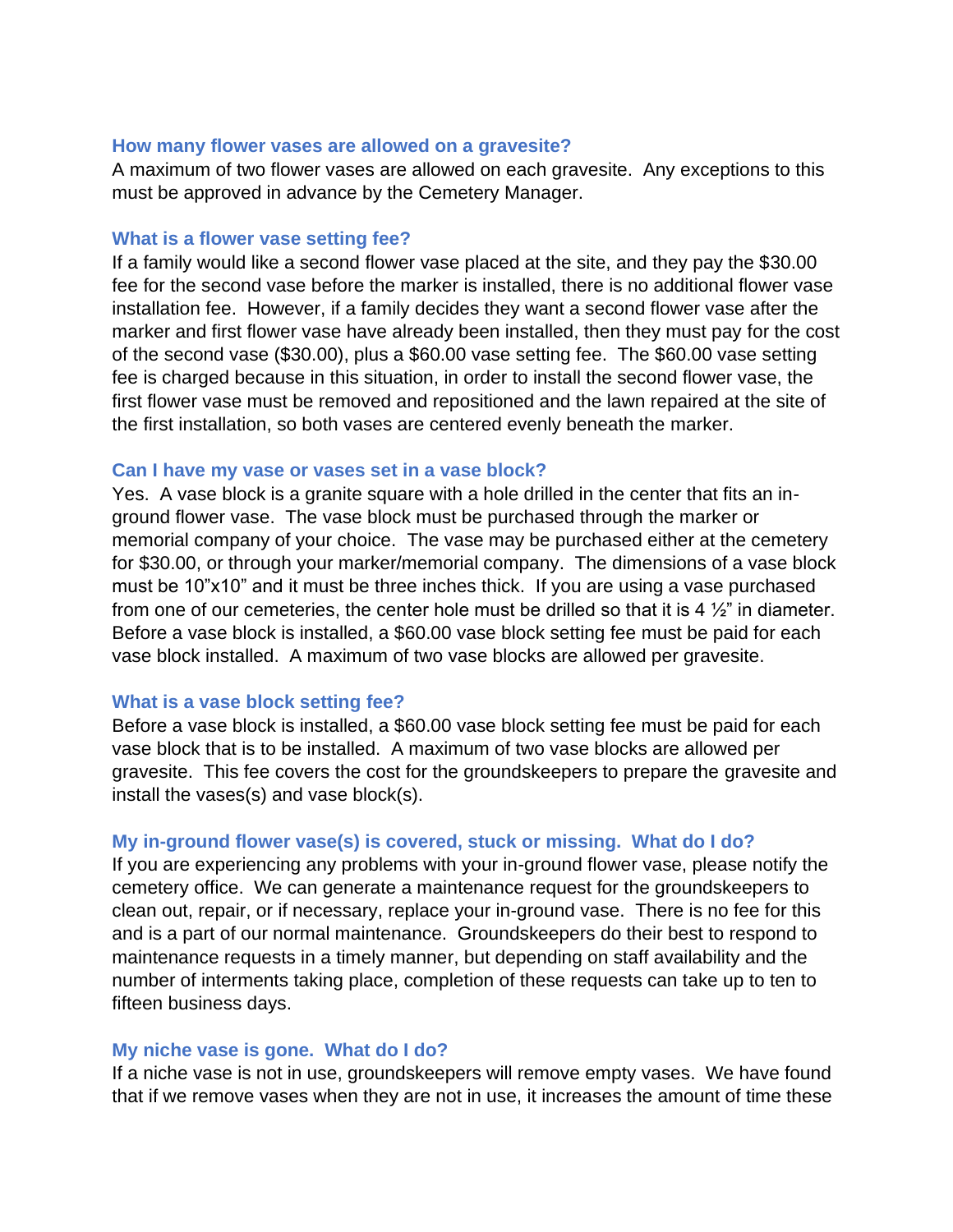vases last before having to be replaced, as the sun has a tendency to bake the vases and they crack. If you are visiting a loved one and no vase is on your niche, you can use any unused vase on other niches. If you are visiting the grounds Monday through Friday between 8 a.m. and 5 p.m. niche vases may also be picked up in the cemetery office. If you are planning to come on a weekend when the office is closed, you can call during the week and request that we place an empty vase on your niche space.

# <span id="page-8-0"></span>**Can I have a marker or plaque installed in the Rose Garden at the site of my loved one's interment (burial)?**

Due to the large number of interments (burials) located in our Rose Gardens, it is not practical to allow individual markers or plaques in the actual Rose Gardens. However, near each Rose Garden there are Memorial Plaques that display Memorial Name Strips. Memorial Name Strips are approximately 1" in height and 6" in length and have room for two lines of text with about 25 characters per line. The first row of text typically lists the deceased loved one's name. The second line of text normally lists that person's date of birth and date of death. Memorial Name Strips can be purchased directly at each Cemetery Office and cost \$185.00. Please allow four to eight weeks for delivery of your Memorial Name Strip to the Cemetery. The fee includes the installation of the Memorial Name Strip.

### <span id="page-8-1"></span>**How do I order a Memorial Name Strip?**

Memorial Name Strips can be purchased directly at each Cemetery Office and cost \$185.00. Please allow four to eight weeks for the delivery of your Memorial Name Strip to the cemetery. The fee includes the installation of the Memorial Name Strip.

# <span id="page-8-2"></span>**Do I have to have a loved one interred in the Rose Garden in order to purchase a memorial name strip?**

No. If you want to have a place to permanently memorialize a loved one who has passed away, you can purchase a Memorial Name Strip and have it installed at any of our District cemeteries, even if no interment on our properties has taken place.

#### <span id="page-8-3"></span>**How do I order a military marker from the Veterans Administration?**

If your loved one was a veteran and you would like to order a military marker from the Veterans Administration, please click **[here](http://occemeterydistrict.com/images/occd2/Documents/Marker%20Information/VAMilMarkerFormf.pdf)** for a copy of the application (VA Form 40- 1330) that you will need to complete and return to the cemetery office. You can also contact the Cemetery Office and we can mail you a copy of the application form. In addition to the completion of Form 40-1330, you will need to submit appropriate military discharge documents (typically a copy of the deceased Veteran's discharge certificate – Form DD 214) or related service information as outlined in the form's instructions. Copies of these documents and the completed form should be returned to the Cemetery Manager. He will review the form, sign off on it as well, and submit it to the Department of Veterans Affairs. Once the application is submitted it can take anywhere from two to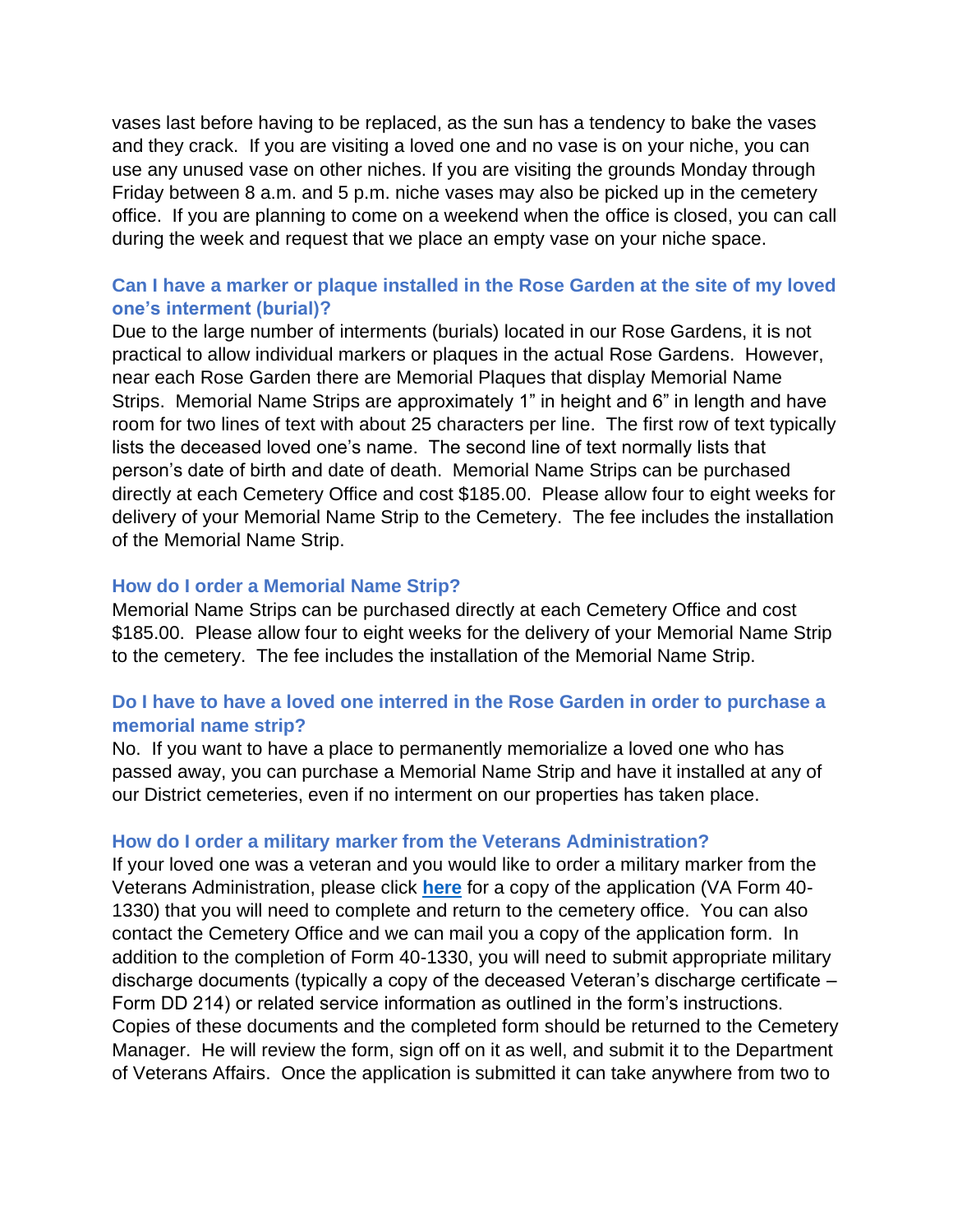six months for the cemetery to receive the military marker from the Department of Veterans Affairs.

# <span id="page-9-0"></span>**My marker (gravestone) has sunk down and is collecting mud and water on the surface. What can I do?**

Occasionally issues can arise with our irrigation sprinkler systems, or markers (gravestones) may sink due to settling of the soil. If your marker is collecting mud or debris, or if your interment space (gravesite) seems swampy, please inform the cemetery office. A maintenance request can be generated so groundskeepers and/or our Irrigation Specialist can be made aware of the problem and work to provide a solution. In most cases, this requires that the marker be raised and releveled. This is a part of normal maintenance and no fee is charged.

# <span id="page-9-1"></span>**My gravestone is overgrown. Can I request that the marker (gravestone) be trimmed?**

Yes. While our groundskeepers do their best to keep interment spaces (gravesites) and markers (gravestones) well maintained, sometimes markers can become overgrown. If you see that this is occurring, please contact the Cemetery Office so that we can generate a maintenance request for our groundskeepers. There is no charge for this service as the trimming of markers is a part of our regular maintenance. Please keep in mind that sometimes it can take a week or more for groundskeepers to complete a maintenance request, particularly if there are a large number of interments (burials) taking place. If you are planning a special visit with family or friends, please initiate this maintenance request at least one week prior to your planned visit.

### <span id="page-9-2"></span>**My gravestone has a green or yellow residue on it. Will this damage my marker?**

Periodically, groundskeepers spray around each gravestone with weed killer. The overspray can leave either a green or yellow residue on gravestones. Please do not try to clean this off. The products are designed so that the sun's UV rays will make this residue dissipate on its own within a couple of days.

### <span id="page-9-3"></span>**I want to replace an old marker (gravestone) with a new one. How do I do that and what does it cost?**

You will need to contact the marker or memorial company of your choice to purchase the new marker. Please be sure that the new marker meets the Cemetery's size and material requirements. If you purchase a marker that does not meet our material or size requirements, it will not be installed. You must also pay the Marker Replacement fee of \$140.00. This covers the cost for our groundskeepers to remove and dispose of the existing marker and replace it with the new one when it is received.

#### <span id="page-9-4"></span>**Can I purchase a bench?**

The installation of new benches is no longer allowed at any of the District Cemeteries. All available space is now being designated for interment space (burial space) or is